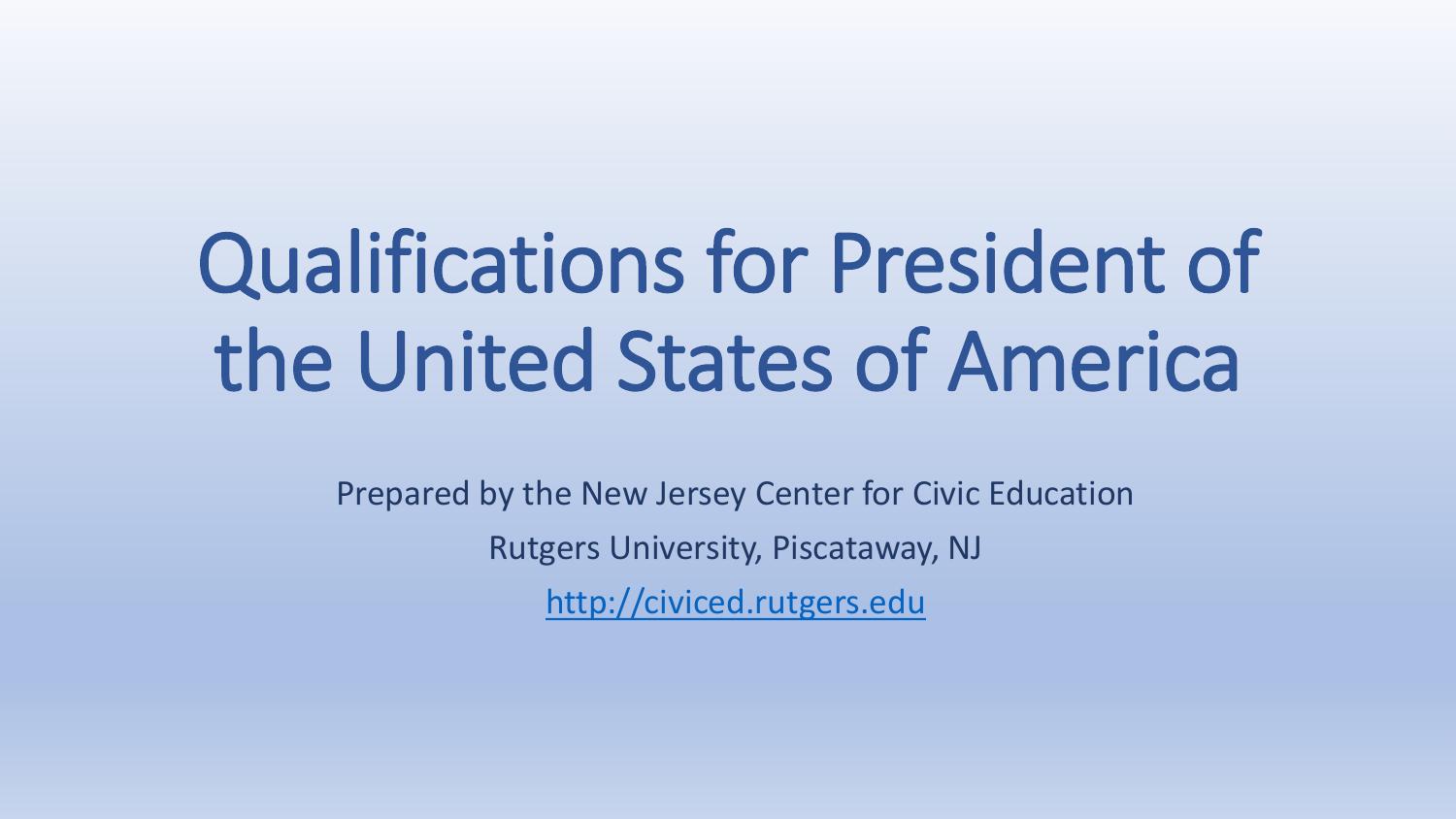# Qualifications Specified in the United States Constitution

- The United States Constitution only lists three requirements for holding the office of President.
	- 35 years of age
	- A natural-born citizen
	- A resident of the United States for at least 14 years

Critical Thinking Exercise: Why do you think the Founders listed each of these requirements in the Constitution? What problems do you think they were worried about?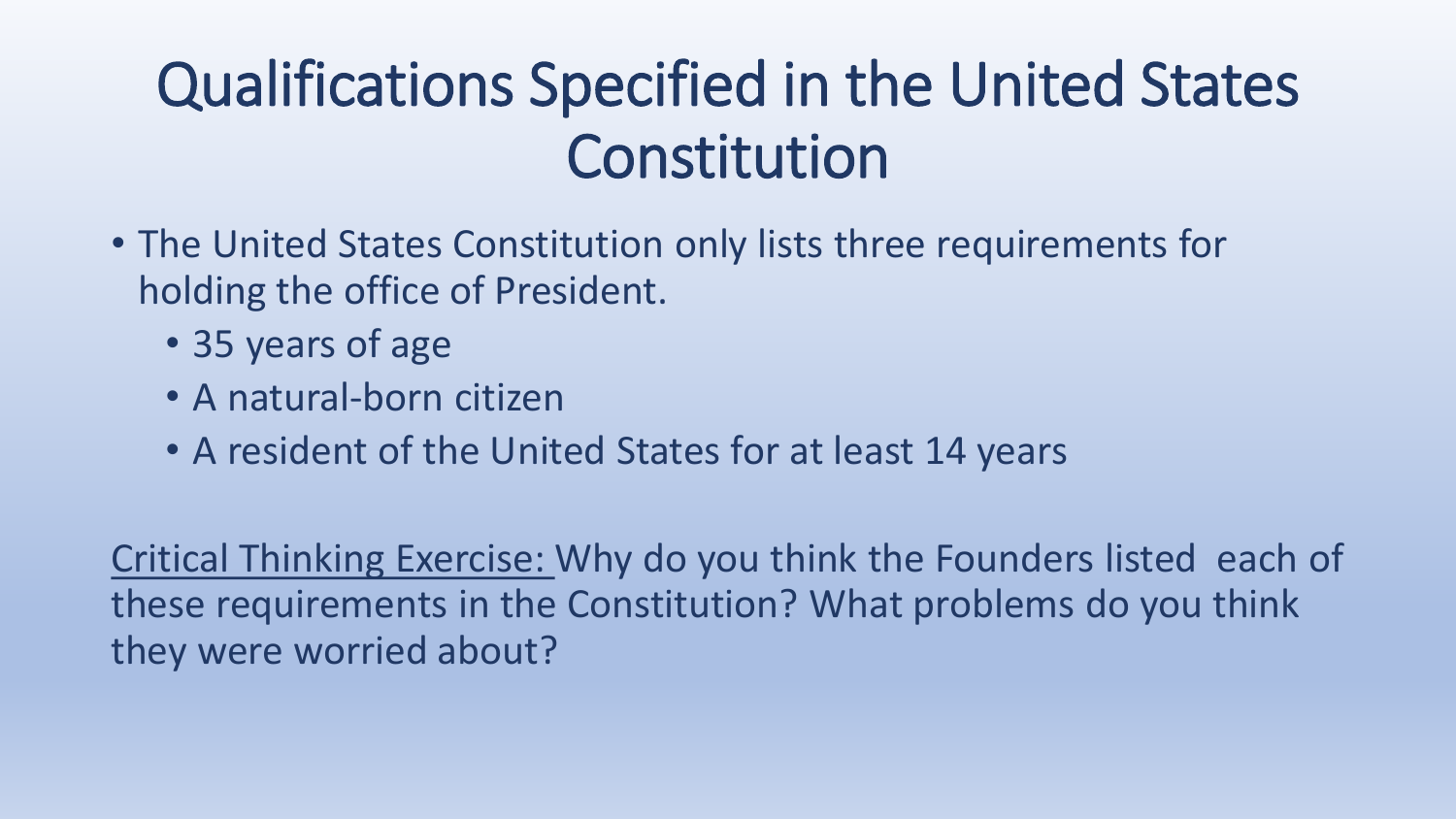# Informal Requirements for the Presidency

- Although the Constitution only lists three requirements for the presidency, the American people have had other informal expectations and requirements for who they would elect. For most of our history, the expectation was that the president would be a white male. That has changed in recent years.
- More recently, some Americans have thought that the president should be well-educated and a college graduate. Several presidents have not graduated college (most recently, Harry S. Truman). Is a college degree a reasonable expectation for a candidate for president?

Critical Thinking Exercise: What characteristics do you think a president should have? What kind of background do you think they should have? Are there any other informal, unwritten requirements that would keep the American people from electing someone president?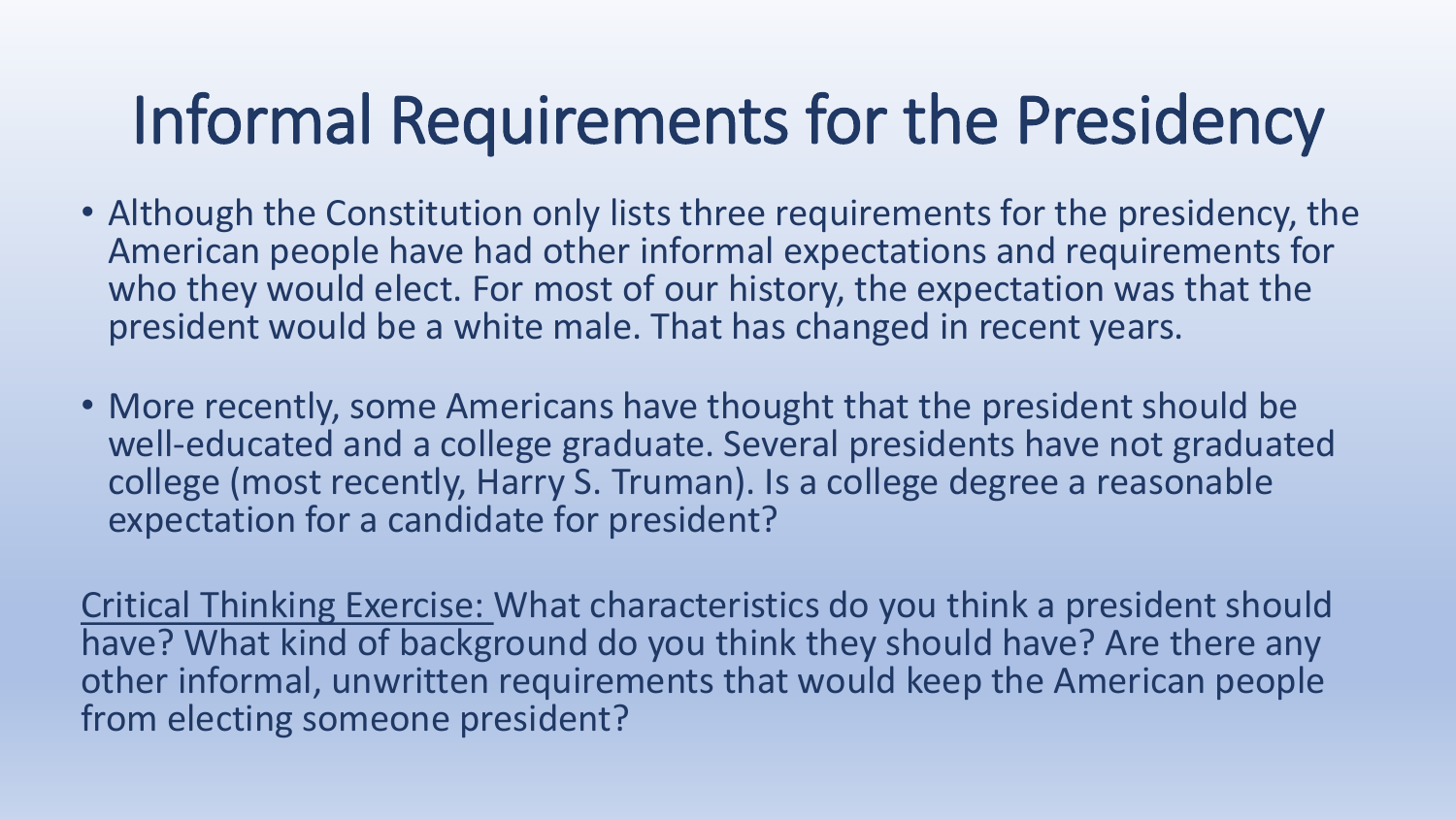### Ethics and Finances

- The president has always been the focus of much of the nation's attention, but modern communications have placed the president under much more scrutiny than the first men to hold the office. History notes many failed candidates who never won election because the press discovered an incident in their past.
- Ever since the Watergate scandal, an unwritten expectation has emerged that presidents would make their tax returns public. Every president except two since Richard Nixon have made their returns public.

Critical Thinking Exercise: How much of a presidential candidate's personal life should be revealed to the public? Does this discourage talented individuals from running for the office? Does the public have a valid concern to know about a president's financial dealings?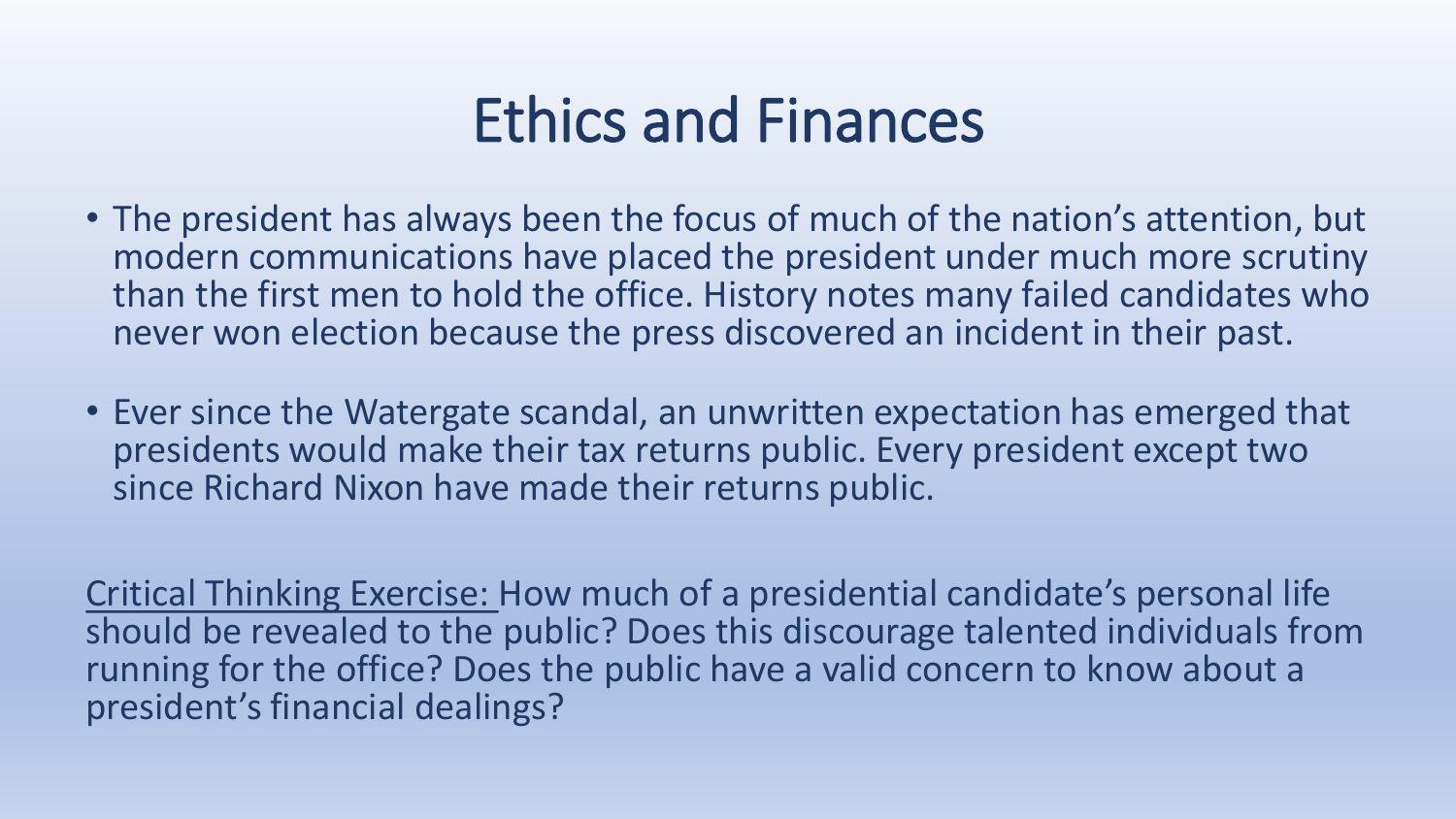#### Determining qualifications for the presidency

Examine Article II of the Constitution and review what you learned in this lesson to help you complete the following chart. You might cooperate with one or more students to do so.



From *We the People: The Citizen and the Constitution*, Level 2, Center for Civic Education, 2017